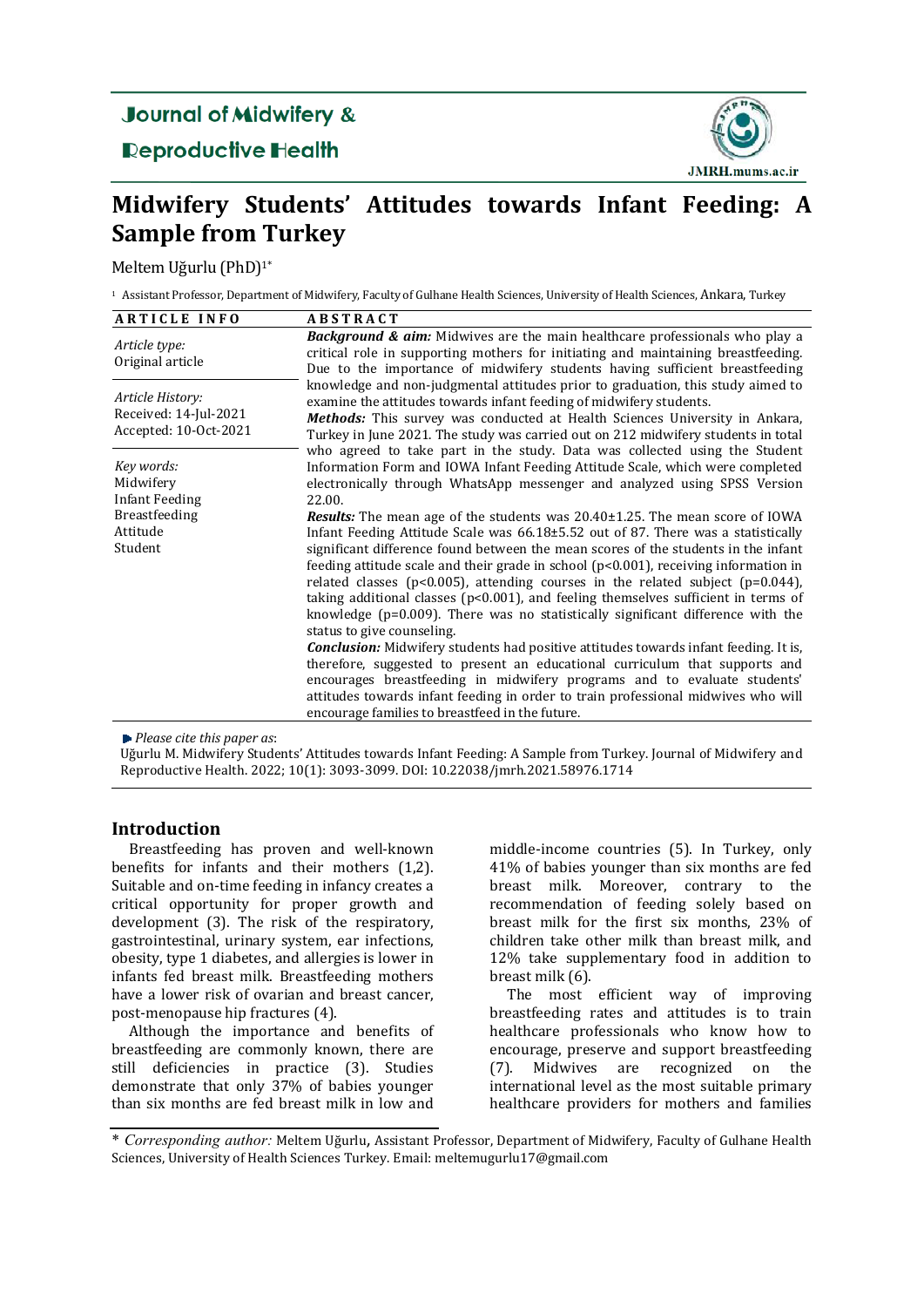with an infant, and they are responsible for offering information and guidance about infant feeding (7, 8). Midwives can offer support and knowledge needed by mothers to protect the health of their babies (7).

Efforts to increase breastfeeding rates demonstrated how important it is to give breastfeeding training to nursing and midwifery students (9). The main components of midwifery training comprise breastfeeding information, skills, and attitudes supporting and preserving breastfeeding (8). Midwifery programs can improve theoretical information and supportive attitudes and help breastfeed by developing breastfeeding practices. Many undergraduate programs in midwifery have started to give specific breastfeeding training programs to address the necessary information, attitudes, and supportive behaviors of midwives for breastfeeding (8). In this respect, breast milk and breastfeeding trainings are offered within the scope of the national core training program to undergraduate midwifery students in Turkey  $(10)$ .

Studies in the field report that nursing/midwifery students generally have insufficient knowledge about breastfeeding, or even if they have sufficient knowledge, there are problems in practice (11). For example, Altwalbeh identified that midwifery students had lacking breastfeeding knowledge, and they especially fell short in managing breastfeeding problems (7). Some studies examined the attitudes and beliefs about breastfeeding among university students. Ahmed and  $Guindy(12)$ studied the midwifery students' breastfeeding knowledge and attitudes in Egypt and determined that 80% of the students acquired sufficient breastfeeding knowledge and skills in the nursing program, and  $70\%$  had low breastfeeding knowledge scores and neutral attitudes towards breastfeeding. However, they were confident about their skills in offering breastfeeding support. Other studies reported that improved breastfeeding knowledge in the students was correlated with more positive attitudes and beliefs in offering support to breastfeeding mothers (9, 13-15).

In conclusion, when it comes to supporting mothers in initiating and maintaining breastfeeding, the main healthcare professionals are midwives  $(7,11)$ . In midwifery programs, when the students are vested with positive reinforcement, non-judgmental attitudes. and practical clinical skills, together with sufficient breastfeeding information, they can offer the most appropriate care for mothers to breastfeed their babies (7). There are limited studies on the midwifery students' attitudes towards infant feeding in our country  $(16)$ . Considering the health benefits of breastfeeding and the fact that midwives play a critical role in encouraging breastfeeding, this study was planned to evaluate midwifery students' attitudes towards infant feeding. Data obtained in this context can provide foresight to academicians in developing successful strategies in breastfeeding training.

# **Materials and Methods**

This descriptive study was conducted at Health Sciences University in Ankara, Turkey. The study population was comprised of students enrolled in the midwifery department in the academic vear of 2020-2021. A study sample was not selected, and the entire population was included in the sample. As some of the students did not accept to be involved in the study, 96% of the population was reached. The sample was comprised of 212 students in total who agreed to take part in the study. The criteria of inclusion in the study were  $1)$  being  $18+$ ,  $2)$  volunteering for the study, 3) being literate in Turkish.

Study data were collected using the "Student" Information Form" and the "IOWA Infant Feeding Attitude Scale".

The researchers created the student information form in parallel to the respective literature (10, 16), which questioned the students' socio-demographics and breastfeeding-related knowledge. The form comprises 15 questions about age, marital status, childbearing status, grade in school, receiving information in classes about breastfeeding and infant feeding, taking another class or a course, the status of offering breastfeeding counseling. In order to evaluate the clarity of the student information form a pre-application was made with 10 students studying in a different department. Necessary adjustments were made in the form after the pre-application. These students were not evaluated within the scope of the sample.

The IOWA infant feeding attitude scale was developed in 1999 by Da La Mora and Russel to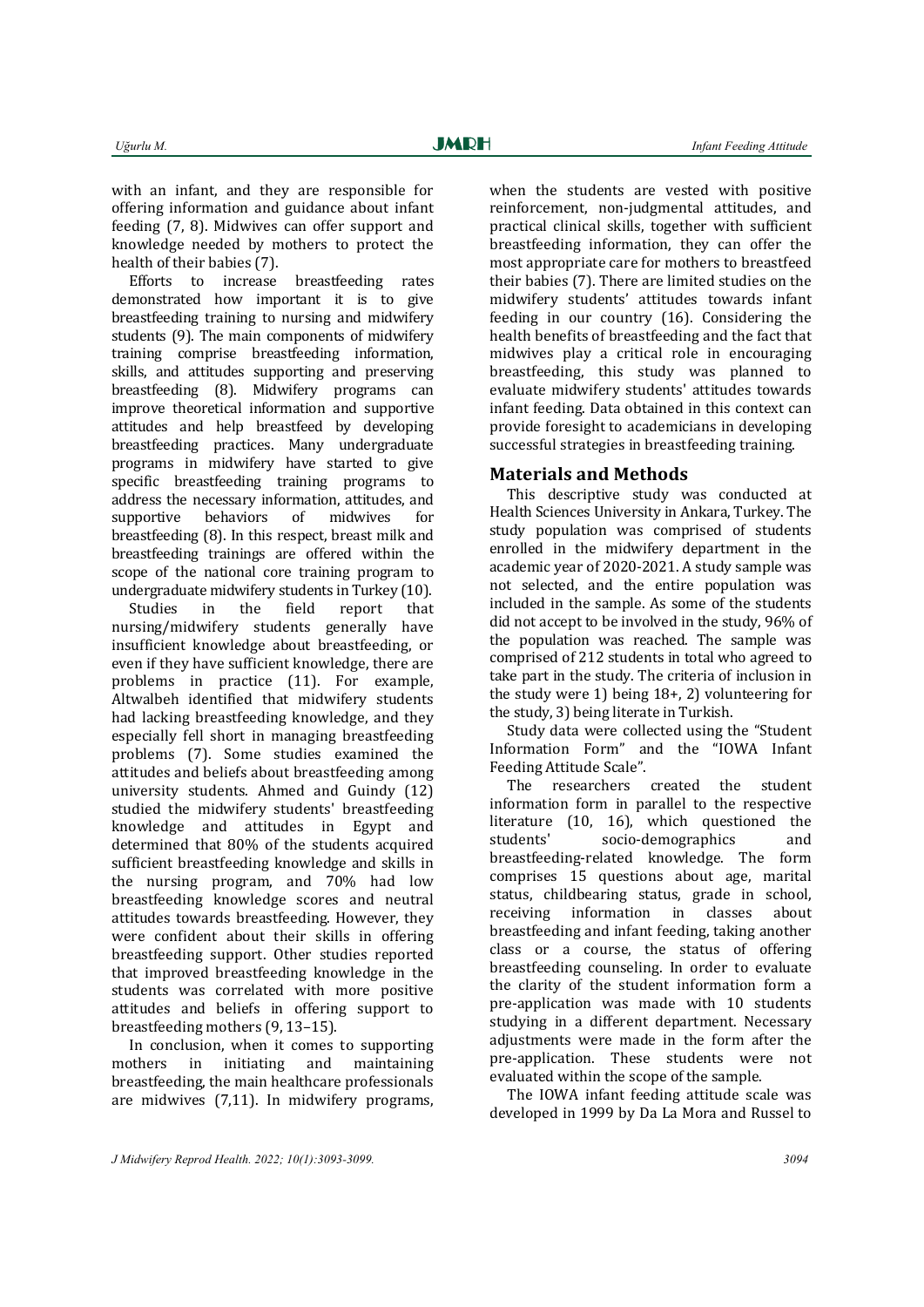evaluate the women's attitudes towards breastfeeding and estimate the term of breastfeeding in addition to the infant feeding method  $(17)$ . The scale is a 5 item Likert type varying between points of 1 (absolutely disagree) and 5 (absolutely agree) and comprises 17 items in total. 9 items on the scale include positive statements about feeding with breast milk, while 8 items include positive statements about feeding with formula and are reverse scored. The total score that can be obtained from the scale ranges between 17-85 points. The scale does not have a cut-off score, and higher points demonstrate a positive breastfeeding attitude. Ekşioğlu et al. determined that the scale was a valid and reliable tool in Turkish women (18) and also in Turkish midwifery students (16). Studies found that the scale's Cronbach's Alpha internal consistency factor was 0.71 both for breastfeeding women and midwifery students (16, 18).

The link of data collection forms which was prepared by via Google Form was sent online to the students' WhatsApp groups. After students clicked the address, the informed consent document which explains the purpose and method of the study was displayed on their screen. When the student approved the informed consent document, data collection forms were displayed on the screen and filled in by the student. Filling the data collection forms took almost 10-15 minutes for each student.

The necessary ethical board permission required to conduct the study (No:  $2021/266$ ) was obtained from Health Sciences University Gülhane Scientific Studies ethical board. The study took the principles of the Helsinki Declaration into account.

Data were analyzed using SPSS for Windows Version 22.00 (IBM Corporation, Armonk, New York, USA). The descriptive analysis such as frequency distribution, mean and standard deviation was performed. Student's t-test, Mann-Whitney U, and one-way ANOVA were used to determine the differences in IOWA Infant Feeding Attitude Scale between the groups. A value of p<0.05 was accepted as statistical significance.

## **Results**

Table 1 gives the distribution of specific characteristics of the midwifery students. The mean age of the midwifery students is

Ī

 $20.40\pm1.25$ . Of the students involved in the study,  $82.1\%$  have a nuclear family, and  $99.1\%$ do not have children. 36.3% of the students are in the first grade,  $34.4\%$  in the second grade, and 29.2% in the third grade.

**Table 1.** Students' Socio-Demographics

| Variable                   | ???                 |
|----------------------------|---------------------|
|                            | 20.40±1.25 (min:18- |
| Age                        | max:30              |
|                            | N (%)               |
| <b>Marital Status</b>      |                     |
| Married                    | 2(0.9)              |
| Single                     | 210 (99.1)          |
| <b>Family Type</b>         |                     |
| Nuclear                    | 174 (82.1)          |
| Extended                   | 38 (17.9)           |
| <b>Childbearing Status</b> |                     |
| Yes                        | 2(0.9)              |
| No                         | 210 (99.1)          |
| Grade                      |                     |
| $1st$ grade                | 77 (36.3)           |
| $2nd$ grade                | 73 (34.4)           |
| 3rd grade                  | 62 (29.2)           |

The mean scores of the midwifery students on the IOWA Infant Feeding Attitude scale. The mean score is  $63.2\pm24.74$  for the first graders,  $67.3\pm45.80$  for the second graders, and  $68.48\pm4.43$  for the third graders. The students' total mean score is  $66.18\pm5.52$ .

The students reported the sources they acquired information about breastfeeding and infant feeding as the midwifery school  $(70.8\%)$ , books  $(47.2\%)$ , social media  $(35.8\%)$ , family  $(21.2\%)$ , courses  $(19.3\%)$ , and healthcare professionals (17.9%) (Figure 1).

Table 2 compares the infant feeding attitude scale mean scores of the midwifery students by certain variables. Accordingly, there was a statistically significant difference between the students' attitudes towards infant feeding and their grade in school  $(p<0.001)$ , receiving information in midwifery class  $(p=0.001)$ , labor class  $(p=0.003)$ , breastfeeding counseling class  $(p<0.001)$ , newborn and infant feeding class  $(p<0.001)$ , mother and child feeding class (p=0.001), and attending related courses  $(p=0.044)$ , taking another class  $(p<0.001)$  and feeling themselves sufficient in terms of knowledge ( $p=0.009$ ), there was no statistically significant difference  $(p=0.068)$  in terms of the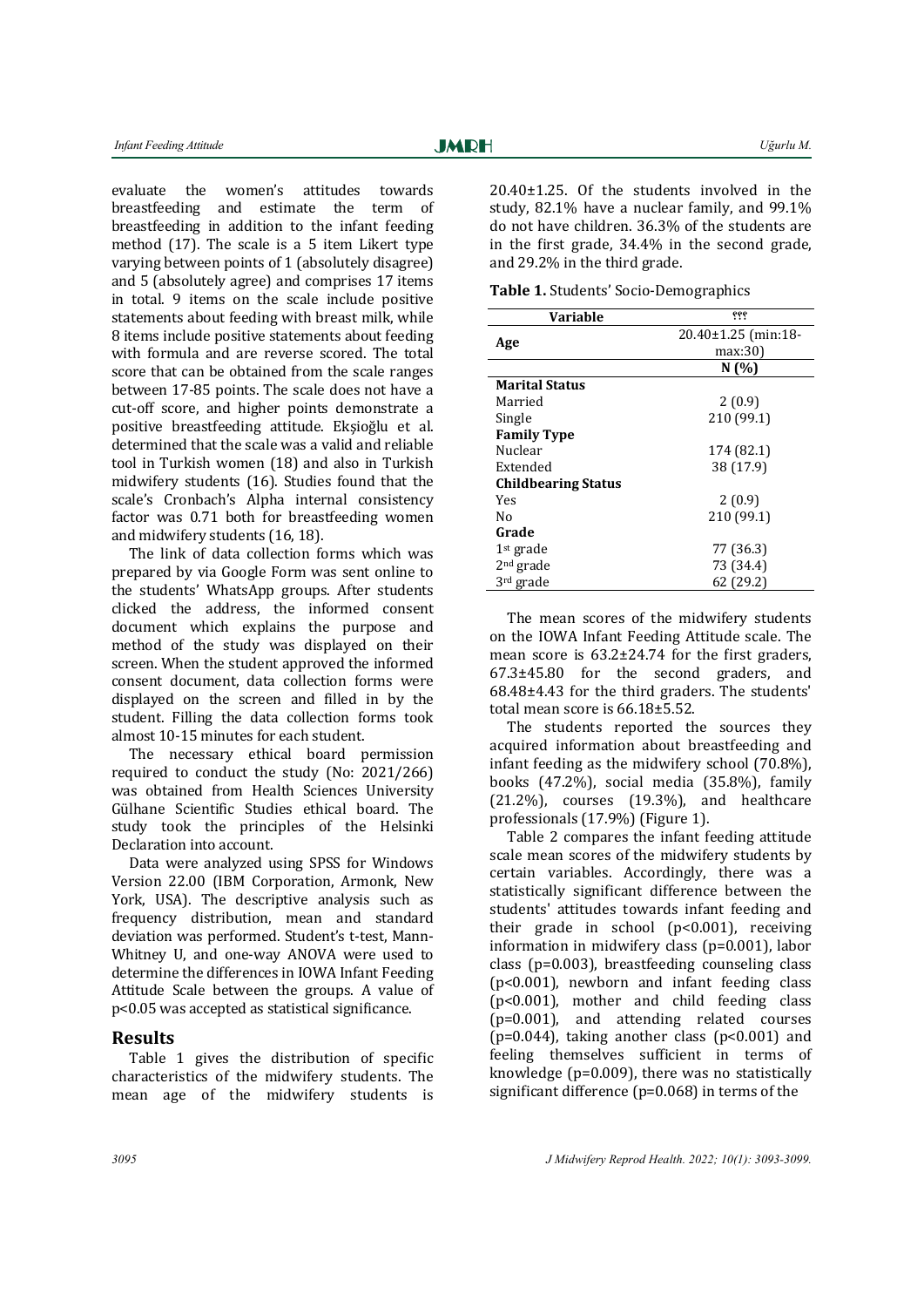

**JMRH** 



|  |  |  | Figure 1. Information Resources for Midwifery Students on Breastfeeding and Infant Nutrition |
|--|--|--|----------------------------------------------------------------------------------------------|
|  |  |  |                                                                                              |

| Table 2. Comparison of Students' Infant Feeding Attitude Scale Mean Scores and Certain Variables |  |
|--------------------------------------------------------------------------------------------------|--|
|--------------------------------------------------------------------------------------------------|--|

| <b>Grade in School</b><br>1 <sup>st</sup> grade<br>77<br>63.22±4.74<br>$F: 21.60*$<br>2 <sup>nd</sup> grade<br>73<br>67.34±5.80<br>p<0.001<br>3rd grade<br>62<br>68.48±4.43<br><b>Characteristics About Breastfeeding and Infant Feeding (BIF)</b><br>Receiving information in the midwifery class<br>Yes<br>84<br>$z: -3.30***$<br>$67.64 \pm 5.07$<br>128<br>$65.22 \pm 6.61$<br>N <sub>o</sub><br>p: 0.001<br>Receiving information in the labor class<br>62<br>$t: -2.97**$<br>67.90±4.17<br>Yes<br>150<br>N <sub>o</sub><br>p: 0.003<br>65.47±5.85 |
|---------------------------------------------------------------------------------------------------------------------------------------------------------------------------------------------------------------------------------------------------------------------------------------------------------------------------------------------------------------------------------------------------------------------------------------------------------------------------------------------------------------------------------------------------------|
|                                                                                                                                                                                                                                                                                                                                                                                                                                                                                                                                                         |
|                                                                                                                                                                                                                                                                                                                                                                                                                                                                                                                                                         |
|                                                                                                                                                                                                                                                                                                                                                                                                                                                                                                                                                         |
|                                                                                                                                                                                                                                                                                                                                                                                                                                                                                                                                                         |
|                                                                                                                                                                                                                                                                                                                                                                                                                                                                                                                                                         |
|                                                                                                                                                                                                                                                                                                                                                                                                                                                                                                                                                         |
|                                                                                                                                                                                                                                                                                                                                                                                                                                                                                                                                                         |
|                                                                                                                                                                                                                                                                                                                                                                                                                                                                                                                                                         |
|                                                                                                                                                                                                                                                                                                                                                                                                                                                                                                                                                         |
|                                                                                                                                                                                                                                                                                                                                                                                                                                                                                                                                                         |
|                                                                                                                                                                                                                                                                                                                                                                                                                                                                                                                                                         |
| Receiving information in the breastfeeding counseling class                                                                                                                                                                                                                                                                                                                                                                                                                                                                                             |
| $z: -4.61***$<br>Yes<br>72<br>68.57±3.97                                                                                                                                                                                                                                                                                                                                                                                                                                                                                                                |
| N <sub>o</sub><br>140<br>64.95±5.80<br>p<0.001                                                                                                                                                                                                                                                                                                                                                                                                                                                                                                          |
| Receiving information in the newborn and infant feeding class                                                                                                                                                                                                                                                                                                                                                                                                                                                                                           |
| 66<br>Yes<br>68.42±4.20<br>t: $-4.12**$                                                                                                                                                                                                                                                                                                                                                                                                                                                                                                                 |
| N <sub>o</sub><br>146<br>$65.16 \pm 5.75$<br>p<0.001                                                                                                                                                                                                                                                                                                                                                                                                                                                                                                    |
| Receiving information in the mother-child feeding class                                                                                                                                                                                                                                                                                                                                                                                                                                                                                                 |
| 142<br>$t: -3.43**$<br>Yes<br>$67.07 \pm 5.33$                                                                                                                                                                                                                                                                                                                                                                                                                                                                                                          |
| 70<br>p: 0.001<br>N <sub>o</sub><br>64.37±5.48                                                                                                                                                                                                                                                                                                                                                                                                                                                                                                          |
| <b>Attending courses</b>                                                                                                                                                                                                                                                                                                                                                                                                                                                                                                                                |
| 20<br>$68.50 \pm 3.15$<br>Yes<br>$z: -2.011$                                                                                                                                                                                                                                                                                                                                                                                                                                                                                                            |
| 192<br>N <sub>o</sub><br>65.94±5.66<br>p: 0.044                                                                                                                                                                                                                                                                                                                                                                                                                                                                                                         |
| <b>Taking another class</b>                                                                                                                                                                                                                                                                                                                                                                                                                                                                                                                             |
| 81<br>Yes<br>67.88±4.92<br>$z: -3.51$                                                                                                                                                                                                                                                                                                                                                                                                                                                                                                                   |
| 131<br>$65.13 \pm 5.62$<br>p<0.001<br>N <sub>o</sub>                                                                                                                                                                                                                                                                                                                                                                                                                                                                                                    |
| Self-evaluation of knowledge and skills                                                                                                                                                                                                                                                                                                                                                                                                                                                                                                                 |
| I am sufficient<br>63<br>$t$ : -2.16**<br>$67.70 \pm 6.32$                                                                                                                                                                                                                                                                                                                                                                                                                                                                                              |
| I am not sufficient<br>149<br>65.54±5.032<br>p: 0.009                                                                                                                                                                                                                                                                                                                                                                                                                                                                                                   |
| <b>Offering counseling</b>                                                                                                                                                                                                                                                                                                                                                                                                                                                                                                                              |
| $z: -1.82***$<br>13<br>Yes<br>68.77±4.93                                                                                                                                                                                                                                                                                                                                                                                                                                                                                                                |
| 199<br>66.01±5.52<br>p: 0.068<br>No                                                                                                                                                                                                                                                                                                                                                                                                                                                                                                                     |

 \*One‐Way Anova Test \*\* Student's t‐test \*\*\*Mann‐Whitney U Test

*J Midwifery Reprod Health. 2022; 10(1):3093-3099. 3096*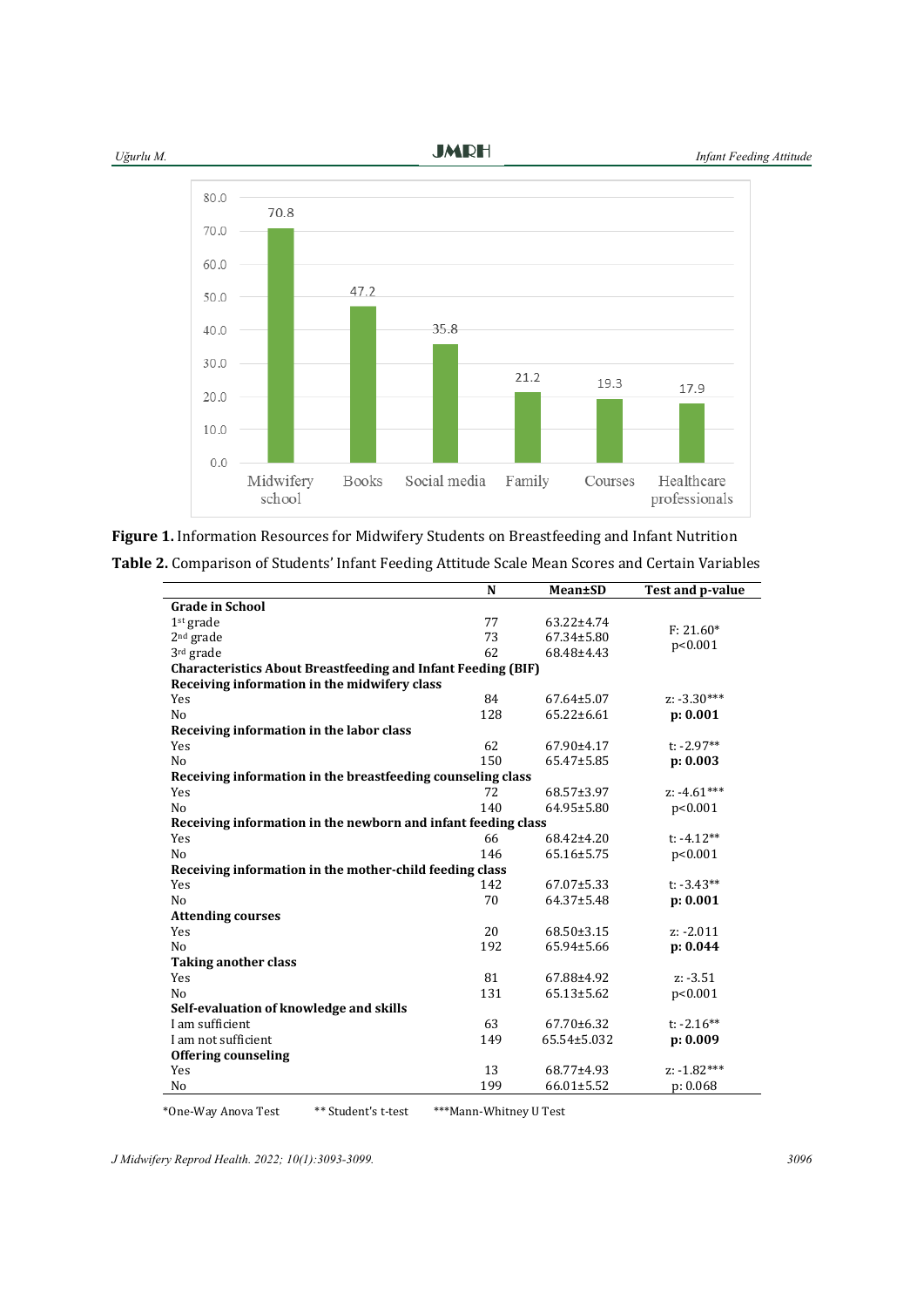status of offering to counsel.

# **Discussion**

From the results of this study, it is considered that infant feeding attitudes of midwiferv students were at a good level. In similar studies conducted in Turkey and England, the infant feeding attitudes of midwifery students were in line with our findings  $(4, 16)$ . The total mean score of the nursing students in Egypt and the midwifery students in Jordan was (neutral) (7, 12), and another study in the Middle East the university female students' infant feeding attitudes were partially lower than our findings (3). In line with the scale mean score, it is considered that the students are in a positive attitude towards infant feeding and breastfeeding. This is an expected result for Turkish students because breastfeeding of infants is encouraged in Turkish culture  $(12, 12)$ 19). At the same time, it was determined that mothers have a positive attitude towards infant feeding in Turkish society (20). It is suggested that midwives are influenced by the social culture and their personal experience with breastfeeding  $(4)$ .

The mean scores of the third-grade students were higher than those of the second and first graders. The mean scores from the infant feeding attitude scale significantly increased with a higher grade in school. As there were no fourth-grade students, the study did not include any fourth graders. While the students take classes on mainly basic sciences in the first grade within the curriculum, the number of classes, including breastfeeding and infant feeding topics, increases with a higher grade. Therefore, it is believed that the more the students are exposed to the related topics and the more knowledge they acquire, their attitudes will be positively affected by that. In the literature, it is reported that breastfeeding attitudes become more positive with increased knowledge about breastfeeding (13, 21). Unlike our findings, a significant difference was not obtained between the grade and breastfeeding attitudes in a study made with midwifery students (7). Another study compared undergraduate and graduate health sciences students to evaluate the impacts of educational level on breastfeeding attitudes. In graduate students, the breastfeeding attitude scale mean

scores were significantly more positive than formula feeding (22). With an increased educational level, having a positive attitude

towards breastfeeding and infant feeding is a desirable situation. According to this result, it can be seen that the trainings that the students receive have a positive impact on the infant feeding attitude scores.

This study found out that receiving information by the students in classes that include breastfeeding and infant feeding topics in the curriculum, taking another class, and attending a course positively impacted the infant feeding attitude mean scores. In another study conducted with the midwifery students in Turkey, a significant difference was not determined between similar variables as different from our results  $(16)$ . It is an expected result that methods that improve the knowledge level, such as attending classes, courses, and seminars on breastfeeding, positively impact the breastfeeding attitude. Our findings are important in demonstrating that training the students to improve their knowledge level and encouraging them in this respect have positive impacts on the breastfeeding attitude.

In this study, the students who considered themselves sufficient in terms of knowledge about breastfeeding and infant feeding had significantly higher mean scores in infant feeding attitudes. In the literature, studies made with undergraduate students found a significant positive correlation between the level of knowledge about breastfeeding and breastfeeding attitudes (21, 23). In another study conducted with midwifery students in Turkey, a significant difference was not determined between the students' status feeling sufficient in terms of knowledge and skills and their infant feeding attitude scale point  $(16)$ . Atlwalbeh, in the study made with midwifery students, found a significant positive correlation between the students' breastfeeding knowledge and breastfeeding attitudes (7). Although there are varying results in the literature, it is suggested that breastfeeding knowledge and feeling sufficient positively impact the breastfeeding attitude. Therefore, it is very important to plan midwifery curriculums in a way to support the students' self-sufficiency in

Ī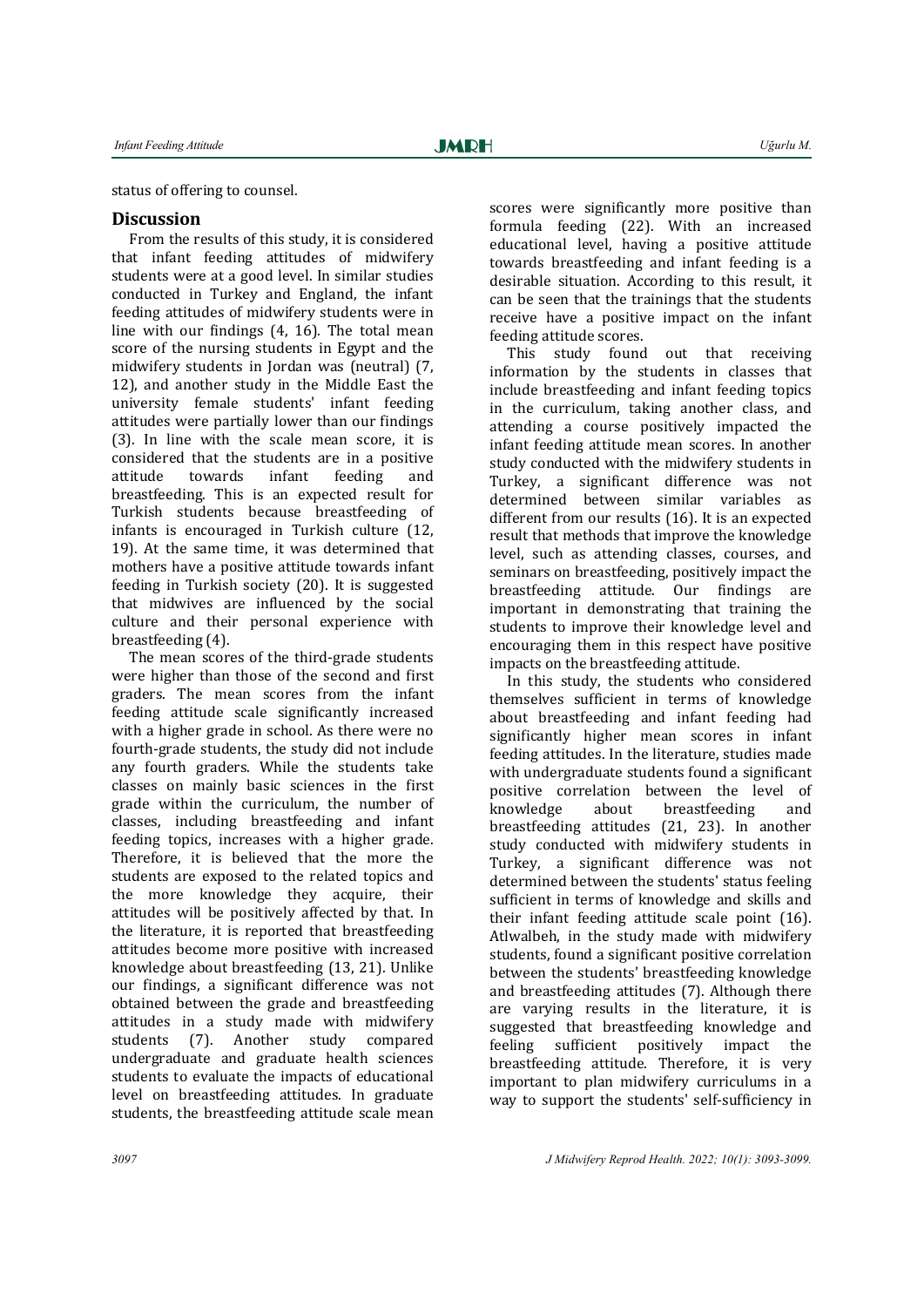terms of knowledge about breastfeeding and infant feeding.

In this study, no significant correlation was determined between the students' status of offering counseling and breastfeeding attitudes. In a study made with nursing students in Turkey, it was determined that the knowledge mean score increased with increased counseling offered by the students (24). Hamade et al., in the study made with female university students, determined that those who witnessed a woman breastfeeding had a significantly positive attitude towards infant feeding (3). It is believed that the reason for not identifying a correlation between the status of offering counseling and infant feeding attitudes in our study can result from the lower number of students who offered counseling. This situation is a result of the interruptions in the clinical practices of the students during the pandemic. It is reported in the literature that national quarantines implemented in many European countries and Japan, as in Turkey. This new situation caused rapid and dramatic changes in the theoretical and clinical education of midwifery students' and caused significant disruptions in practical education  $(25, 26)$ .

This study contributes to the literature in terms of determining the attitudes of midwifery students, who have a critical role in promoting breastfeeding, with a measurement tool and providing information in planning the education program. The limitation of the study was that it was conducted with a sample group consisting of midwifery students studying in the field of health. The same study should be done with sample groups consisting of university students of similar age studying in other health fields.

#### **Conclusion**

In our study, it is considered that the midwifery students had positive attitudes towards infant feeding. It was determined that the students' attitudes towards infant feeding were more positive with a higher grade in school. Accordingly, it can be suggested that the students' training has a positive impact on the infant feeding attitude scores. The students who felt sufficient knowledge about breastfeeding and infant feeding had more positive attitudes towards infant feeding than the students who feel insufficient. It is suggested that the classes

which offered information about breastfeeding and infant feeding, courses attended, and taking another class in the respective subject before interacting with the patient positively influenced their attitudes towards infant feeding. Universities are responsible for raising healthcare professionals who will provide the best service to society in line with evidencebased data. Offering a training presentation that underlines the importance of supporting and encouraging breastfeeding in the midwifery departments for the better health of future generations will raise equipped and professional midwives who will encourage families to breastfeed in the future.

#### **Acknowledgements**

Thanks to all students who participated in this study.

## **Conflicts of interest**

The author declare no conflicts of interest.

#### **References**

- 1. Krol KM, Grossmann T. Psychological effects of breastfeeding on children and mothers. Bundesgesundheitsblatt - Gesundheitsforschung – Gesundheitsschutz. 2018; 61(8): 977–985.
- 2. McFadden A, Gavine A, Renfrew MI, Wade A, Buchanan P, Taylor JL, et al. Support for healthy breastfeeding mothers with healthy term babies. Cochrane Database of Systematic Reviews. 2017; 28: 2(2): CD001141.
- 3. Hamade H, Naja F, Keyrouz S, Hwalla N, Karam J, Al-Rustom L, et al. Breastfeeding knowledge, attitude, perceived behavior, and intention among female undergraduate university students in the Middle East: The case of Lebanon and Syria. Food and Nutrition Bullettin. 2014; 35(2): 179-190.
- 4. Darwent KL, Kempenaar LE. A comparison of breastfeeding women's, peer supporters' and student midwives' breastfeeding knowledge and attitudes. Nurse Education in Practice. 2014; 14(3): 319–325.
- 5. Victora CG, Bahl R, Barros AJD, França GVA, Horton S, Krasevec J, et al. Breastfeeding in the 21st century: epidemiology, mechanisms, and lifelong effect. The Lancet. 2016; 387(10017): 475–490.
- 6. Hacettepe University Institute of Population Studies. 2018 Turkey Demographic and Health Survey. [Internet]. 2019 [cited 2021 Aug 07]. Available from:http://www.h ips. Hac ette pe.e du.tr/tnsa2018/rapor/TDHS2018\_mainReport.pdf
- 7. Altwalbeh D. Breastfeeding knowledge and attitudes among midwifery diploma students in